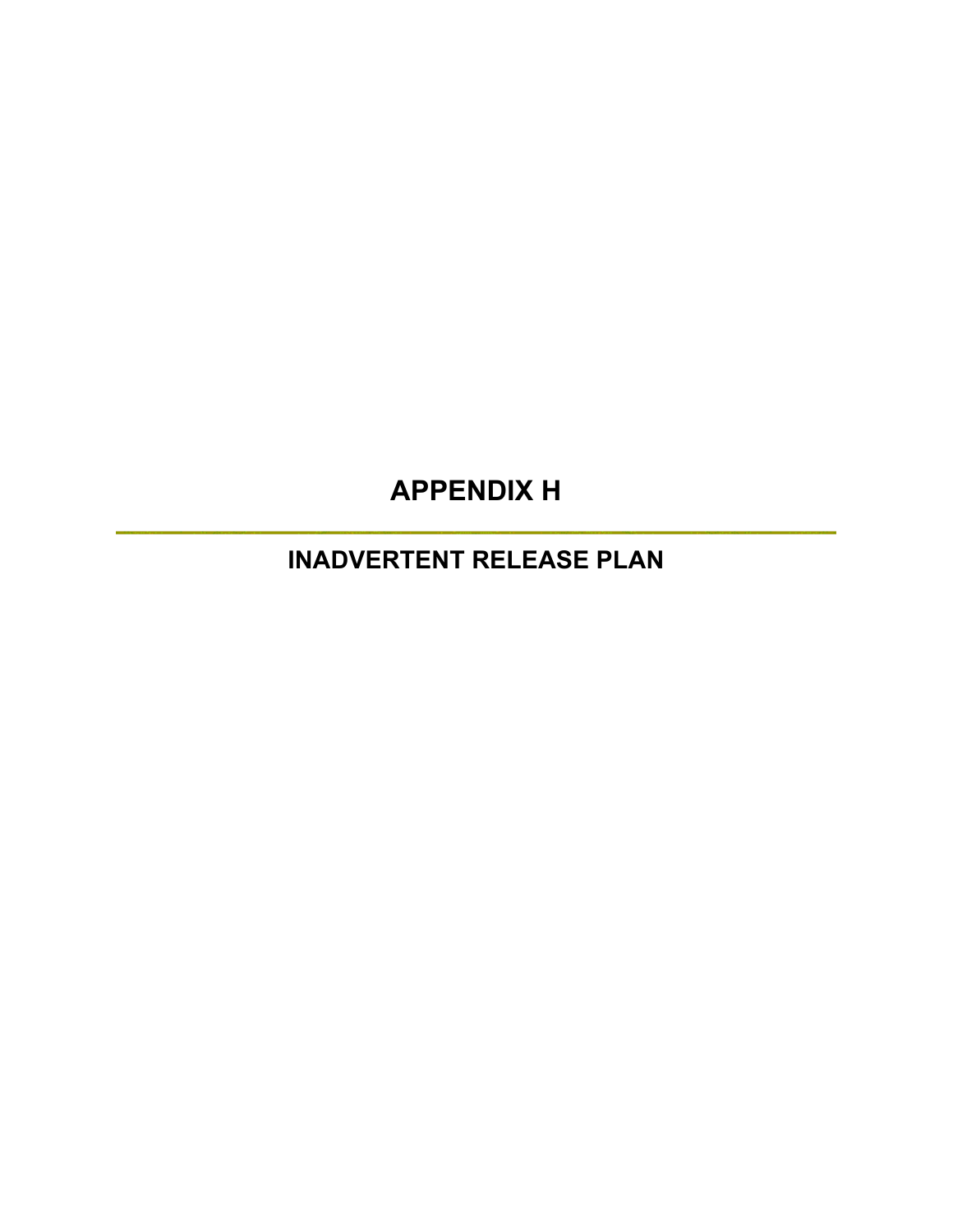

 **PG&E DISTIBUTION FEEDER MAIN 0630-01 SACRAMENTO RIVER CROSSING INADVERTENT RETURNS CONTINGENCY PLAN MERIDIAN, CALIFORNIA** 

 **KLEINFELDER PROJECT NO. 20213054.017A** 

 **September 10, 2021** 

**Copyright 2021 Kleinfelder All Rights Reserved** 

 **ONLY THE CLIENT OR ITS DESIGNATED REPRESENTATIVES MAY USE THIS DOCUMENT AND ONLY FOR THE SPECIFIC PROJECT FOR WHICH THIS DOCUMENT WAS PREPARED** 

20213054.017A/FRE21R130305 © 2021 Kleinfelder

Page i of iii September 10, 2021 www.kleinfelder.com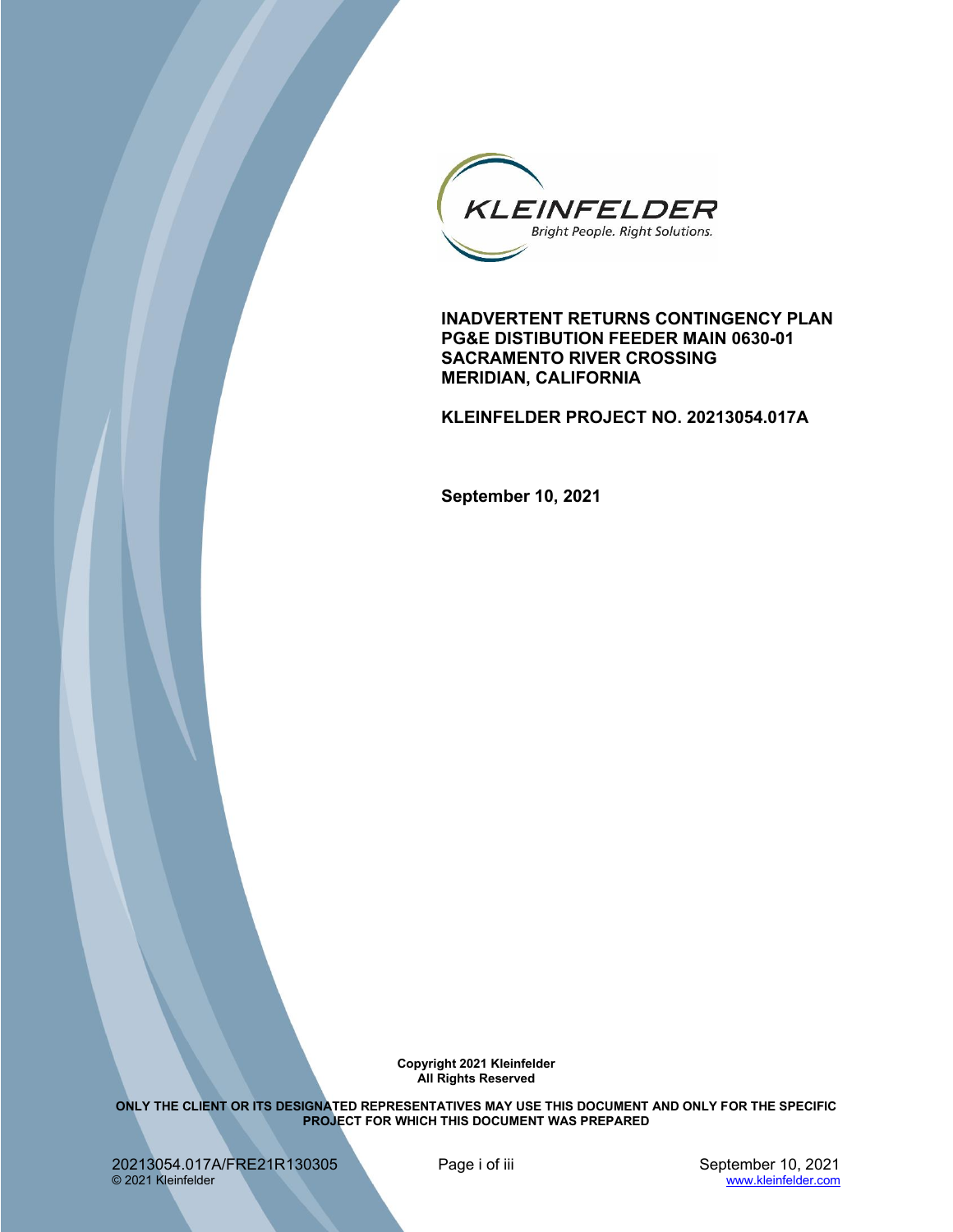

A Report Prepared for:

 Mr. Clarence Li  **Pacific Gas and Electric Company**  6121 Bollinger Canyon Road San Ramon, CA 94583

 **INADVERTANT RETURNS CONTINGENCY PLAN SACRAMENTO RIVER CROSSING PG&E DISRIBUTION FEEDER MAIN 0630-01 MERIDIAN, CALIFORNIA** 

Prepared by:

way

Tyler S. DeSouza, PE Project Engineer / Project Manager

Reviewed by:

John W. Diamond Principal Trenchless Engineer

 3731 W. Ashcroft Ave. **KLEINFELDER**  Fresno, CA 93722 Phone: 559.486.0750 Fax: 559.442.5081

 September 10, 2021 Kleinfelder Project No. 20213054.017A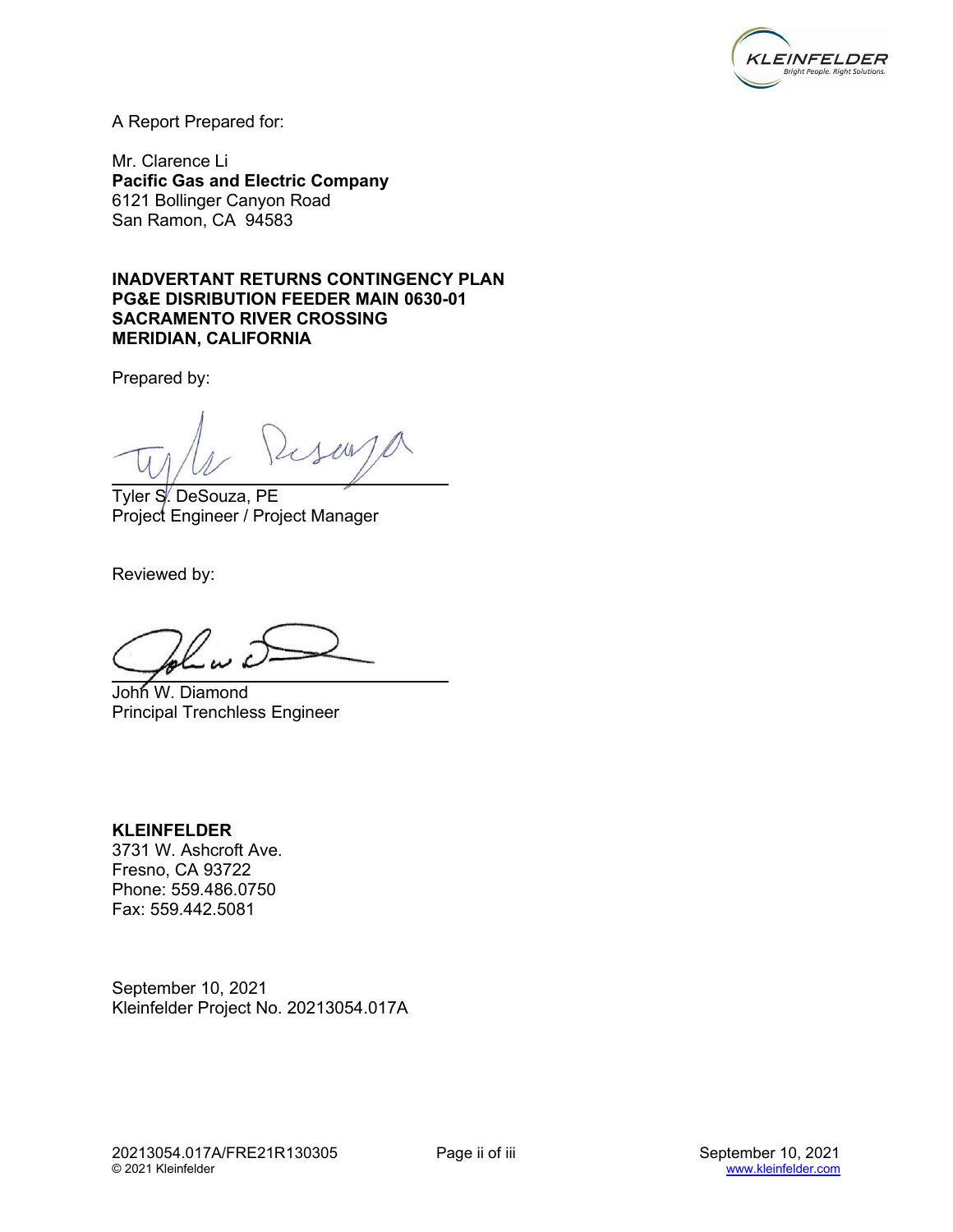

# **TABLE OF CONTENTS**

| <b>Section</b> |                                      |                                                                   | Page |
|----------------|--------------------------------------|-------------------------------------------------------------------|------|
| 1              |                                      |                                                                   |      |
| $\overline{2}$ | 2.1                                  |                                                                   |      |
| 3              | $\overline{3}1$<br>3.2<br>322<br>3.3 |                                                                   |      |
| 4              | <b>ACTIONS</b><br>41                 | <b>MONITORING AND INADVERTENT RETURNS RESPONSE AND CORRECTIVE</b> |      |
| 5              |                                      |                                                                   |      |
| 6              |                                      |                                                                   |      |
| $\overline{7}$ | 71                                   |                                                                   |      |
| 8              |                                      |                                                                   |      |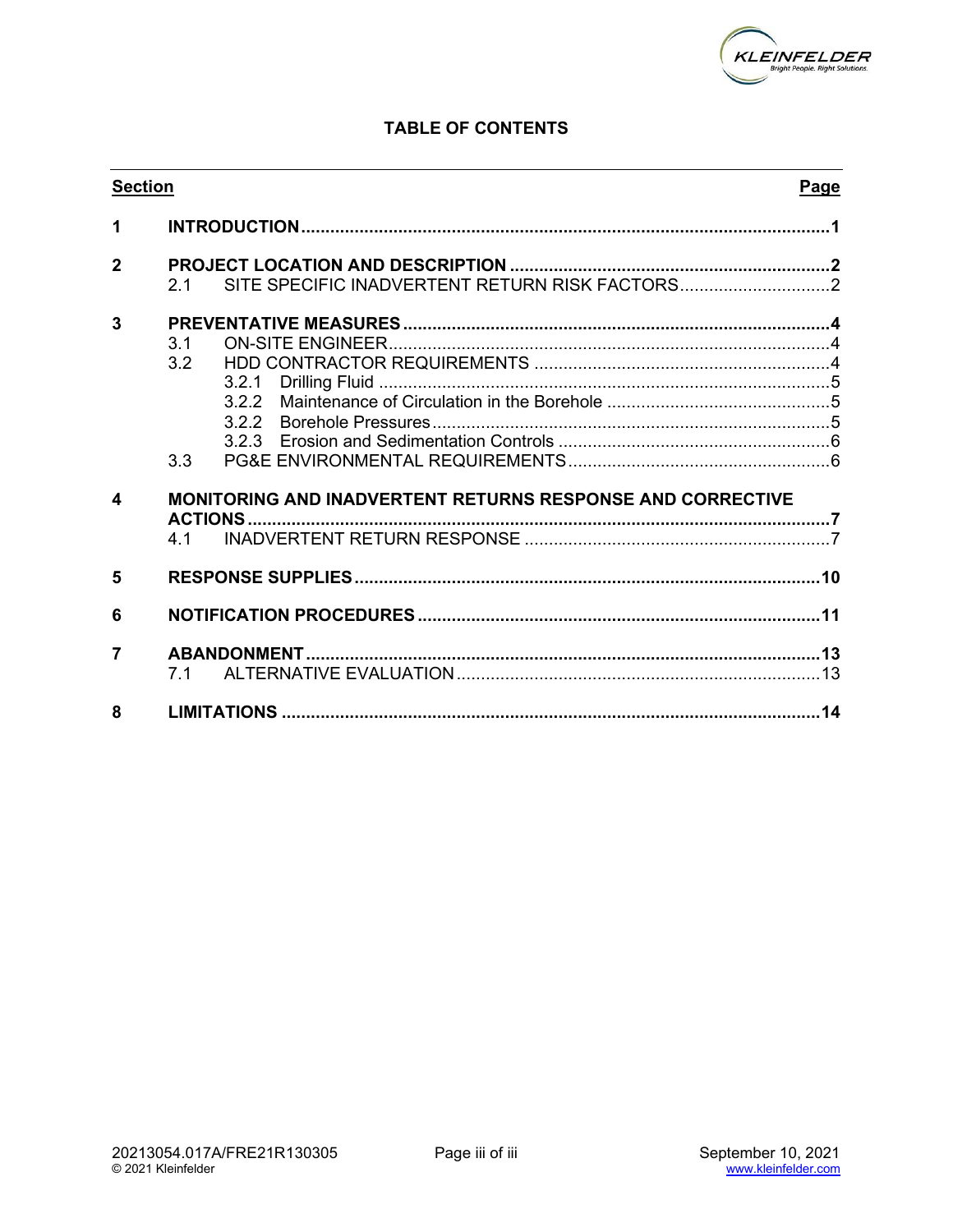

# **1 INTRODUCTION**

<span id="page-4-0"></span> This Inadvertent Returns (IR) Contingency Plan provides specific procedures and steps to of the PG&E Distribution Feeder Main (DFM) 0630-01pipeline replacement project (R-1385). The proposed R-1385 project includes trenchless crossings with a new 4-inch-diameter high pressure, natural gas pipeline. address any potential inadvertent return of drilling fluids associated with the proposed horizontal directional drill (HDD) crossing of the Sacramento River in Meridian, California during construction

 The following plan has been prepared to outline measures to minimize the potential for inadvertent returns, provide for timely detection of inadvertent returns, contain and clean up potential inadvertent returns during drilling operations, and provide for required notifications of an inadvertent return to the PG&E project specific Environmental Field Specialist (EFS) and any required regulatory agencies. Unless otherwise specified, PG&E will implement the following plan in consultation with the contractor, On-Site Engineer (whom will also be monitoring the bore path for any sign of inadvertent returns during drilling operations) and the PG&E Pipeline Inspector.

Key elements of this plan include:

- 1. A List of Preventative Measures (Section 3)
- 2. Monitoring and Inadvertent Returns Response and Corrective Actions (Section 4)
- 3. Response Supplies (Section 5)
- 4. Notification Procedures (Section 6)
- 5. Abandonment (Section 7)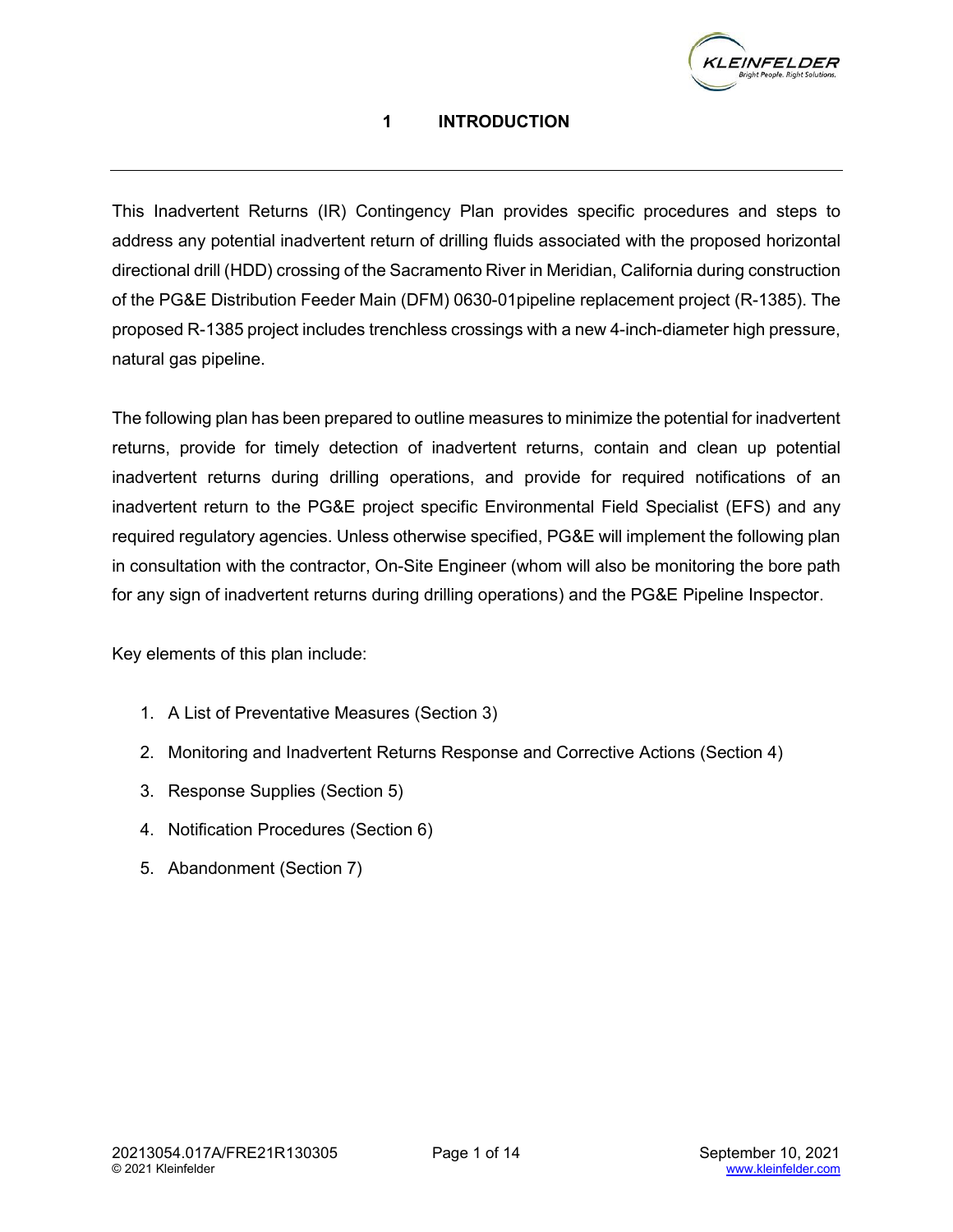

# **2 PROJECT LOCATION AND DESCRIPTION**

<span id="page-5-0"></span> The proposed PG&E DFM 06-30-01 pipeline replacement project (R-1385) includes a crossing of the Sacramento River in Meridian, California with a new 4-inch-diameter natural gas pipeline.

 Drilling fluid is easily controlled by standard erosion and sediment control measures within upland areas. Within the boundaries of the worksite, it is anticipated that the contractor will control drilling fluid through the use of pits at the crossing entry and exit points, and typical fluid handling equipment such as trash pumps, tanks, and tanker trucks.

 The environmental impact of a release of drilling fluid into a water body is a temporary increase in turbidity until drilling fluid dissipates with the current and settles to the bottom. In the immediate vicinity of a release, benthic organisms may be smothered if sufficient quantities of bentonite settle upon them.

# <span id="page-5-1"></span>2.1 SITE SPECIFIC INADVERTENT RETURN RISK FACTORS

 There are several site-specific factors at the proposed crossing location that present a risk for inadvertent returns. The primary risk factors at the Sacramento River crossing include the risk of drilling fluid finding preferential flow paths within the crossing alignment limits. Flow is possible into the irrigation canal to the north of the crossing as well as any nearby utility trenches. Mitigation measures could include the use of conductor casing and/or identifying minimum clearances from such features. There is also risk of preferential flow paths in nearby geotechnical explorations and prior to beginning work. The boring drilled by Kleinfelder in October 2020 was grouted from termination depth to ground surface. However, the installed well (MW-1) remains active. There are no backfill records of the borings drilled by Caltrans between 1961 and 1972. These borings locations should be located in the field and closely monitored during HDD drilling operations for any sign of inadvertent returns. Further, deep open-graded gravels and sands found within the river channel deposits can also provide the potential for preferential flow paths. The risk associated with preferential flow paths in void spaces in the sands and gravels can be mitigated with appropriate drilling fluid make up in the borehole and by following the monitoring plan outlined monitoring wells. These risks can be mitigated by properly abandoning active monitoring wells in Section 4.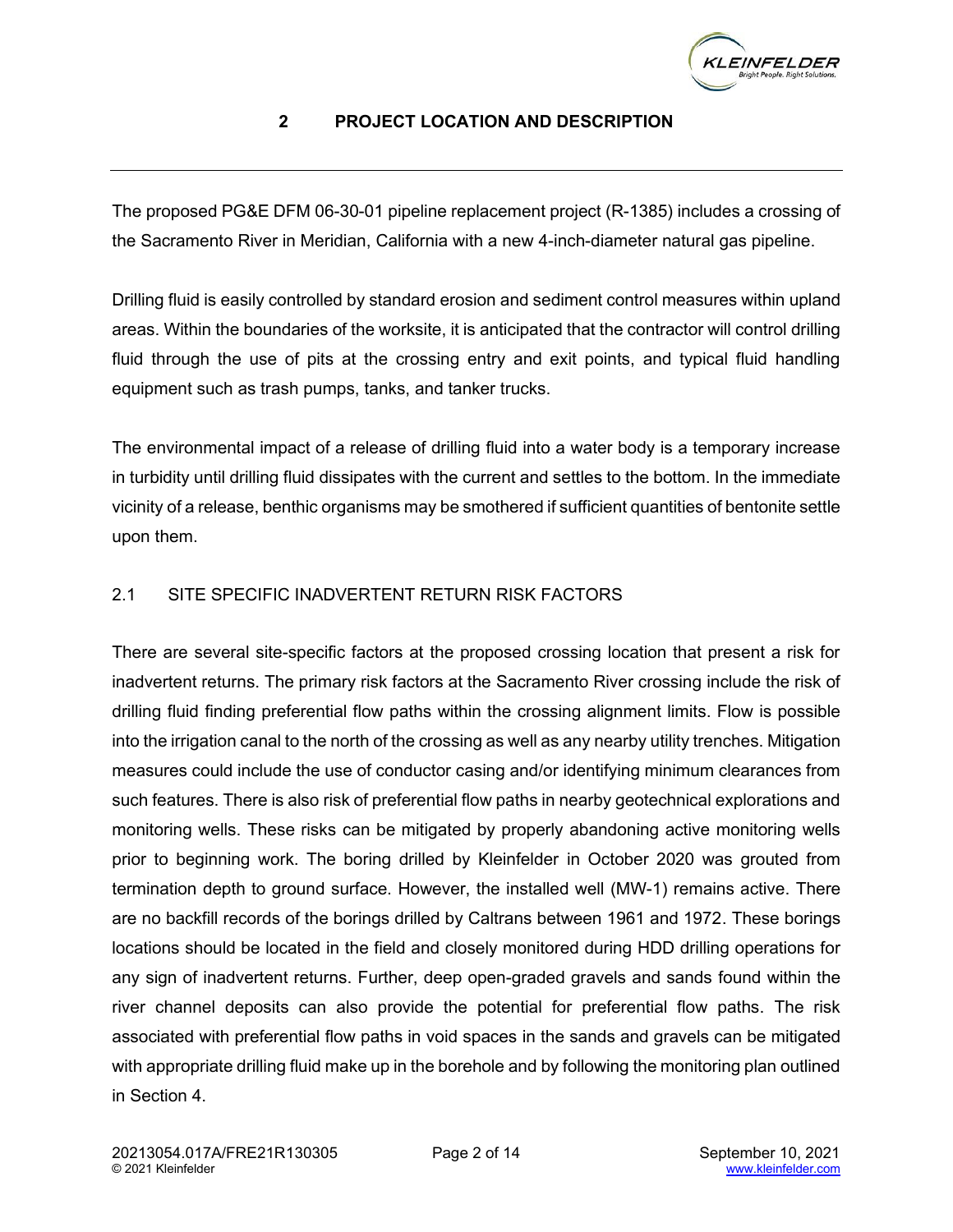

 In addition to the risks outlined above, there is an increased risk of inadvertent returns at shallow depths near the entry and exit pits. The risk of inadvertent returns near the entry and exit pits can be reduced by decreasing drilling fluid pressures at shallow depths and by pre excavating the exit pits in order to capture drilling fluid in the exit pit as the drill string approaches the surface.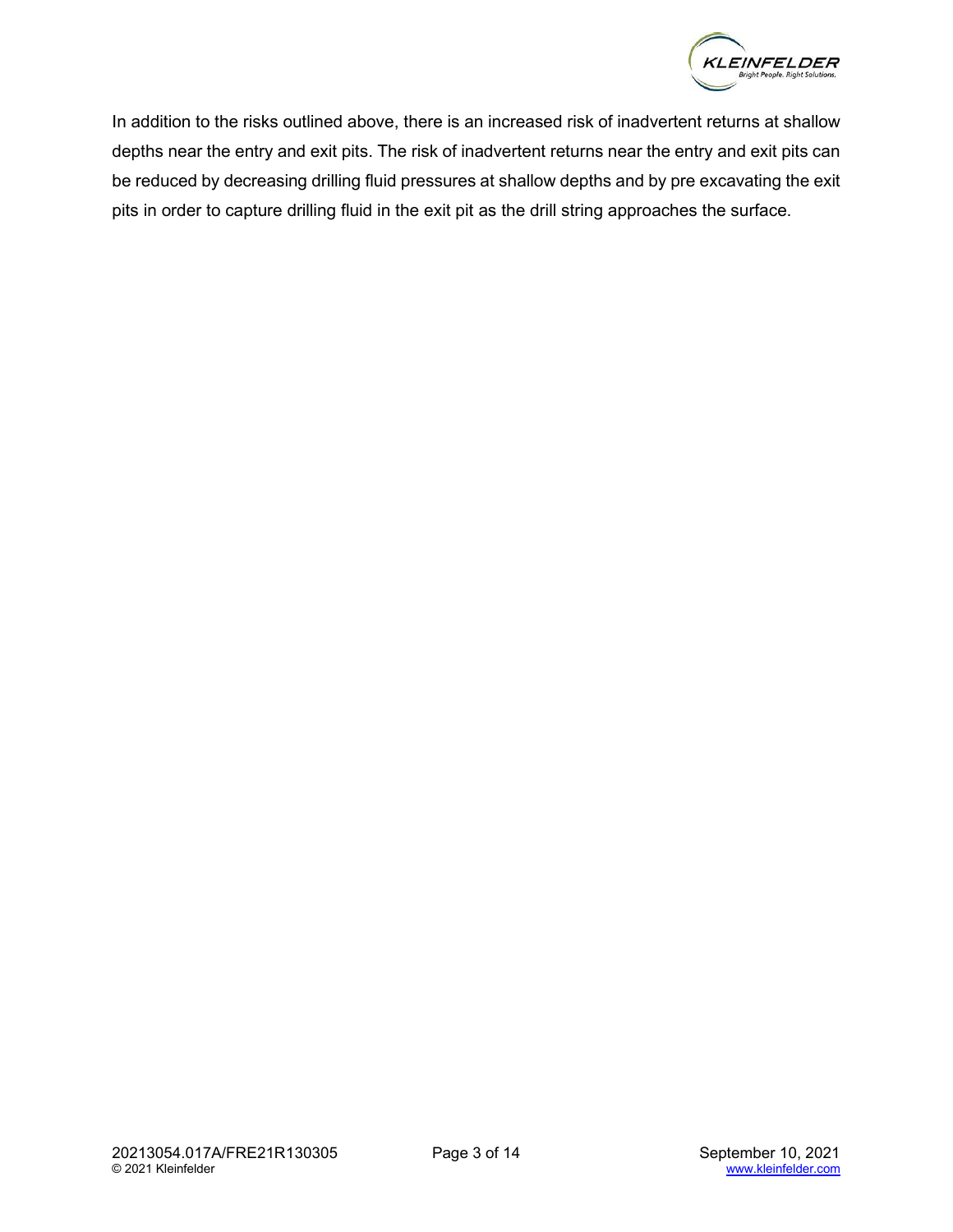

## **3 PREVENTATIVE MEASURES**

#### <span id="page-7-1"></span><span id="page-7-0"></span>3.1 ON-SITE ENGINEER

 An engineer will be on-site during drilling to monitor drilling fluid pressures and viscosities measured by the contractor. The on-site engineer will also monitor circulation and returns, penetration rates, and equipment operation during drilling. The on-site engineer will monitor cuttings and make recommendations for modifying drilling fluid properties to account for changes in soil conditions. The engineer will also be on site to monitor pipe pull-back operations after completion of the HDD bore. The role of the on-site engineer is to monitor, document, and provide recommendations to the HDD contractor as needed. The on-site engineer will not direct the HDD contractor's work or means and methods, and drilling operations are the sole responsibility of the HDD contractor. However, the on-site engineer will have stop work authority if there is any concern that the contractor's means and methods are increasing the risk of an inadvertent return along the bore path.

#### <span id="page-7-2"></span>3.2 HDD CONTRACTOR REQUIREMENTS

 The HDD contractor shall be responsible for contacting Underground Service Alert (USA) a minimum of three working days prior to the commencement of drilling operations in order to identify any underground utility conflicts. Any potential conflicts should be potholed, as necessary, prior to the start of drilling activities. The contractor should maintain an appropriate clearance between the outside edge of the existing utility and the outside edge of the largest diameter reamer or other boring equipment. Any pre-installation inspection work that is required by PG&E must be completed prior to commencing drilling operations. All available facility maps and/or construction drawings should be reviewed for any unmarked utilities prior to the commencement of drilling.

 The HDD contractor shall have a drilling supervisor on-site at all times while HDD operations are underway. All on-site employees shall be prepared to respond to any inadvertent returns that may occur during drilling operations and be aware of and capable of performing their assigned tasks for containment and cleanup of inadvertent returns.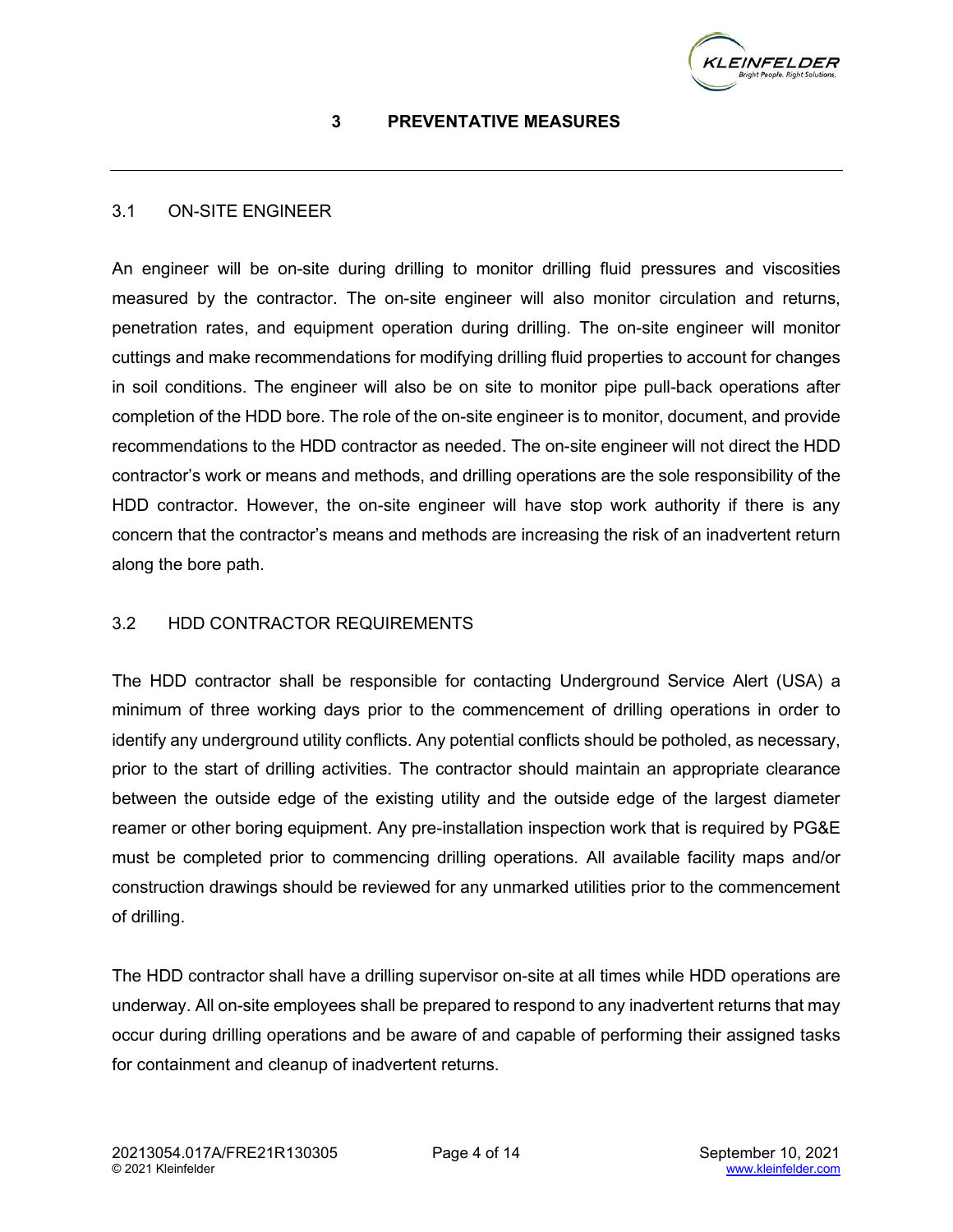

#### <span id="page-8-0"></span>3.2.1 Drilling Fluid

 The HDD contractor shall select appropriate drilling fluids for the anticipated subsurface conditions. The Safety Data Sheets for each of the drilling fluids additives that the contractor anticipates using during HDD drilling operations must be made available on site prior to commencement of and during all drilling operations. Only drilling fluid additives that have been pre-approved by PG&E may be used for drilling.

#### <span id="page-8-1"></span>3.2.2 Maintenance of Circulation in the Borehole

 The HDD contractor shall select proper tools and equipment to maintain proper annular space and allow for circulation of drilling fluids. The contractor will be responsible for collecting samples of their drilling fluid for testing in order to document the drilling fluid properties before they begin drilling and each time they add newly mixed mud to the hole.

 During HDD drilling operations, the rate of advancement should be controlled to allow for cuttings to be sufficiently circulated out of the borehole. The most effective way to minimize the risk of an inadvertent return associated with HDD drilling operations is to maintain fluid circulation to the extent practical. Maintenance of fluid circulation is the responsibility of the HDD contractor, and the contractor is responsible for verifying that the borehole is clean and to employ methods to minimize the risk of borehole plugging.

 The on-site engineer will monitor drilling fluid returns in conjunction with the HDD contractor during drilling operations. The on-site engineer will have authority to stop work if fluid circulation is not maintained and there is a perceived increased risk of an inadvertent return.

#### <span id="page-8-2"></span>3.2.2 Borehole Pressures

 A proper drilling fluid pressure should be maintained throughout the entire length of the bores and should be reduced as much as practical near the exit point. A pressure sensing sub several feet behind the drill bit can be used to monitor drilling fluid pressures in the bore hole and compare them to the maximum predicted allowable pressures. This can be used to help avoid inadvertent fluid releases. The pressure sub provides real-time monitoring of fluid pressures within the borehole and is useful in detecting a spike in drilling pressure that may result from a borehole that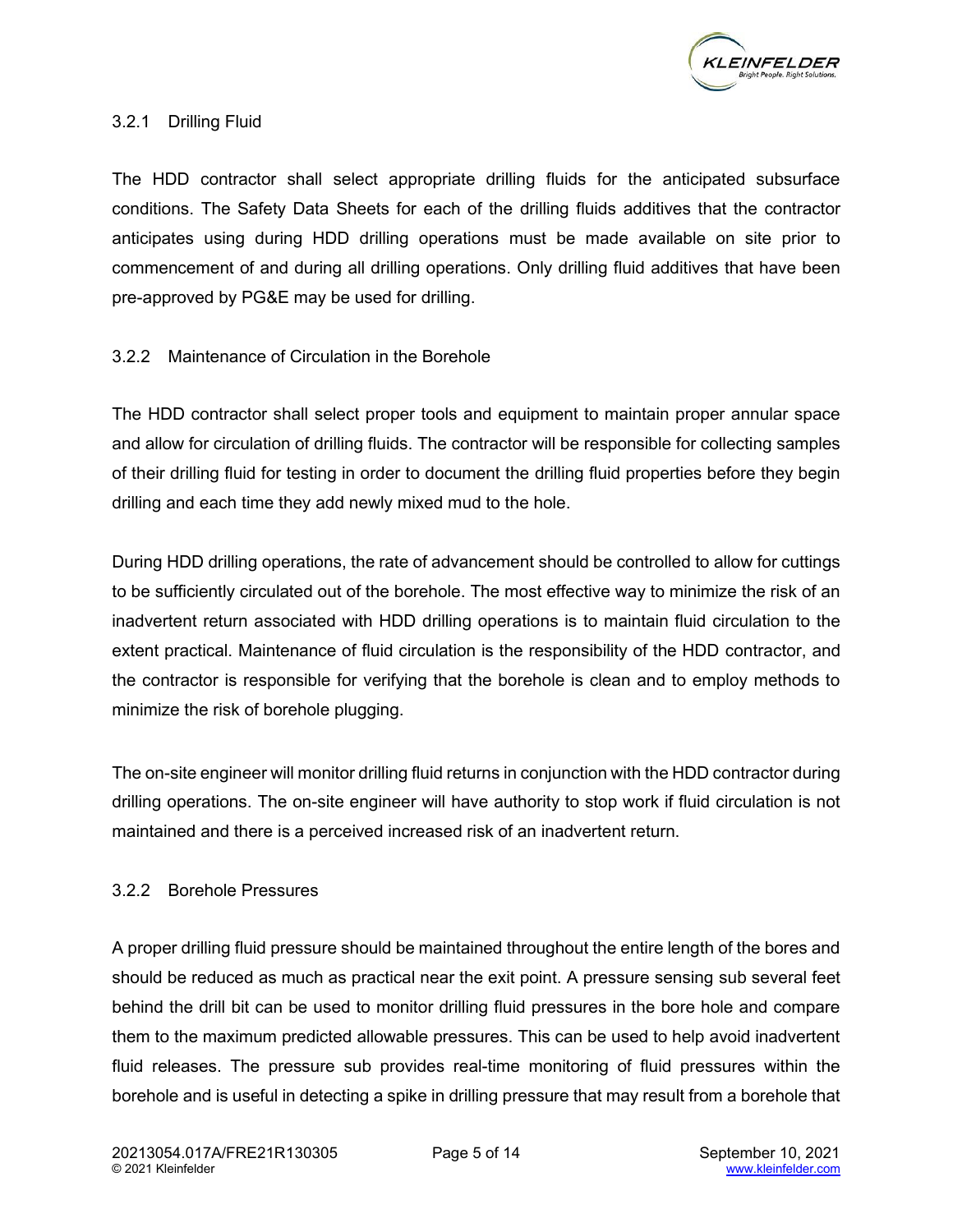

 is not well cleaned and/or becomes blocked with the drilling solids. Furthermore, the pressure data allows the driller to understand when modifications to the drilling method may be needed to avoid a fluid release.

#### <span id="page-9-0"></span>3.2.3 Erosion and Sedimentation Controls

 Soil erosion and sedimentation controls will be in place in the active drilling areas, and the entry and exit pits will be constructed to contain the drilling fluids and slurry and minimize the risk for a release to the environment. Excess or waste drilling slurry will be managed and disposed of by the contractor in accordance with PG&E requirements and in compliance with applicable local, state and federal regulations.

## <span id="page-9-1"></span>3.3 PG&E ENVIRONMENTAL REQUIREMENTS

Prior to commencement of drilling operations PG&E shall:

- Clearly show the construction limits on the design drawings
- • Identify water crossings, and wetlands if necessary, within and adjacent to the construction area as shown on the project alignment sheets
- Verify that all required environmental permits are in place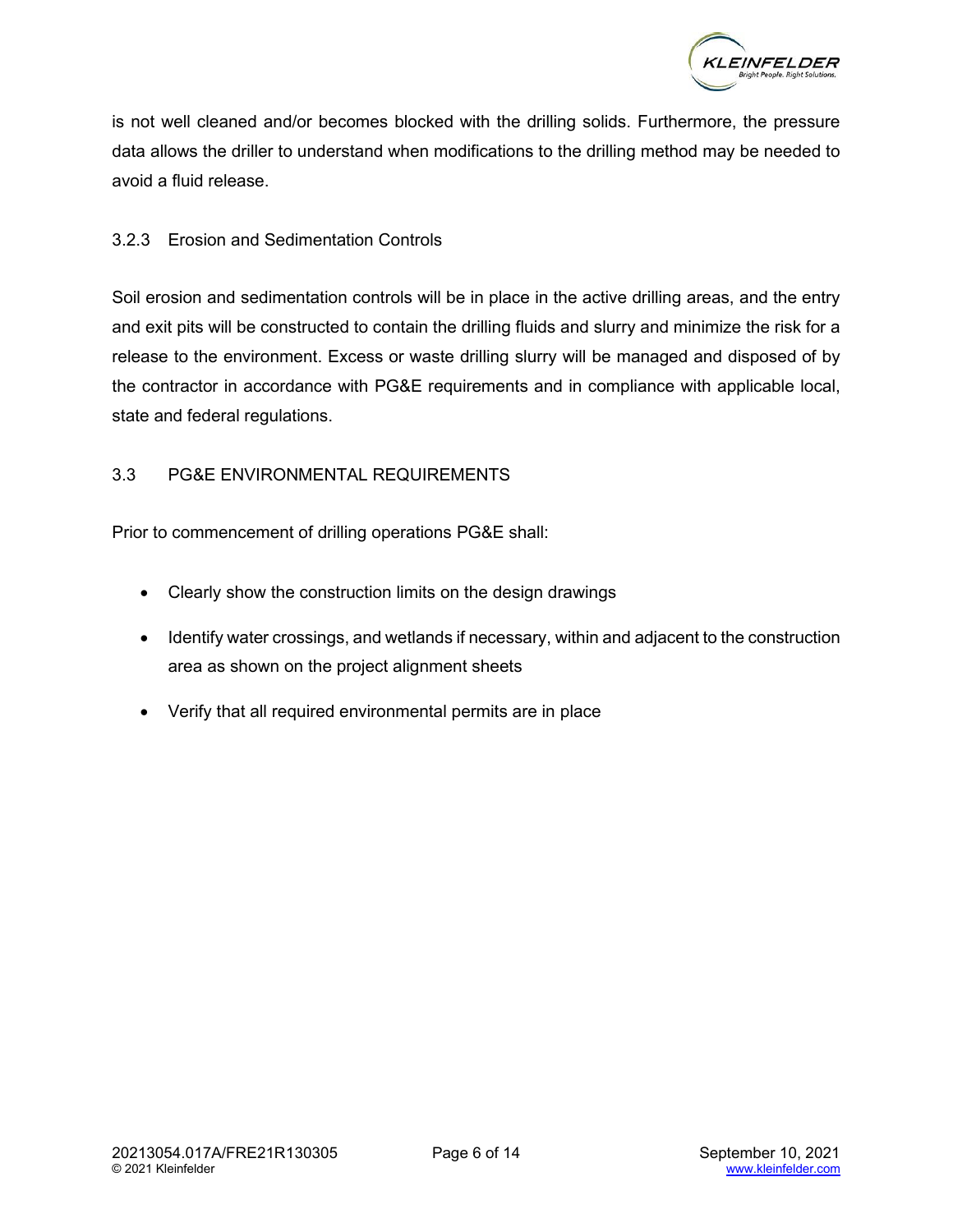

# <span id="page-10-0"></span> **4 MONITORING AND INADVERTENT RETURNS RESPONSE AND CORRECTIVE ACTIONS**

 During drilling operations, information including drilling fluid pressures, drilling fluid pumping rates, physical route, geologic formation, line of approach, etc. will be monitored by the Contractor and the on-site Engineer so that they are maintained according to the design plan. The contractor will be responsible for collecting samples of their drilling fluid for testing in order to document the drilling fluid properties before they begin drilling and each time they add newly mixed mud to the hole.

 In order to identify whether an inadvertent drilling fluid return has occurred, HDD activities will be actively monitored by the HDD inspection team, including: the contractor, the pipeline/project inspector, the on-site engineer, the Environmental inspector, and the project Environmental Field Specialist (as required). Monitoring procedures will include the following:

- 1. Visual surface inspection along and in the vicinity of the drill path;
- 2. Visual inspection of the entry and receiving pits (throughout the day);
- 3. Monitoring of drilling fluid pressures and return flows;
- 4. Visual inspection along the drill path upon completion of HDD drilling operations and pipe pullback; and
- 5. Frequent inspection along areas of identified higher risk, i.e. the Sacramento River,areas upgradient to the river, and previous exploration locations.

# <span id="page-10-1"></span>4.1 INADVERTENT RETURN RESPONSE

 The HDD contractor shall immediately follow the notification procedures and utilize the contact list provided in Section 6 in the event of any sudden losses in returns or any inadvertent return to the surface. If an inadvertent return is observed, the HDD contractor will take certain reasonable measures to eliminate, reduce, or control the release. The actions to be taken will depend on the location and time of release, site specific geologic conditions, and the volume of the release.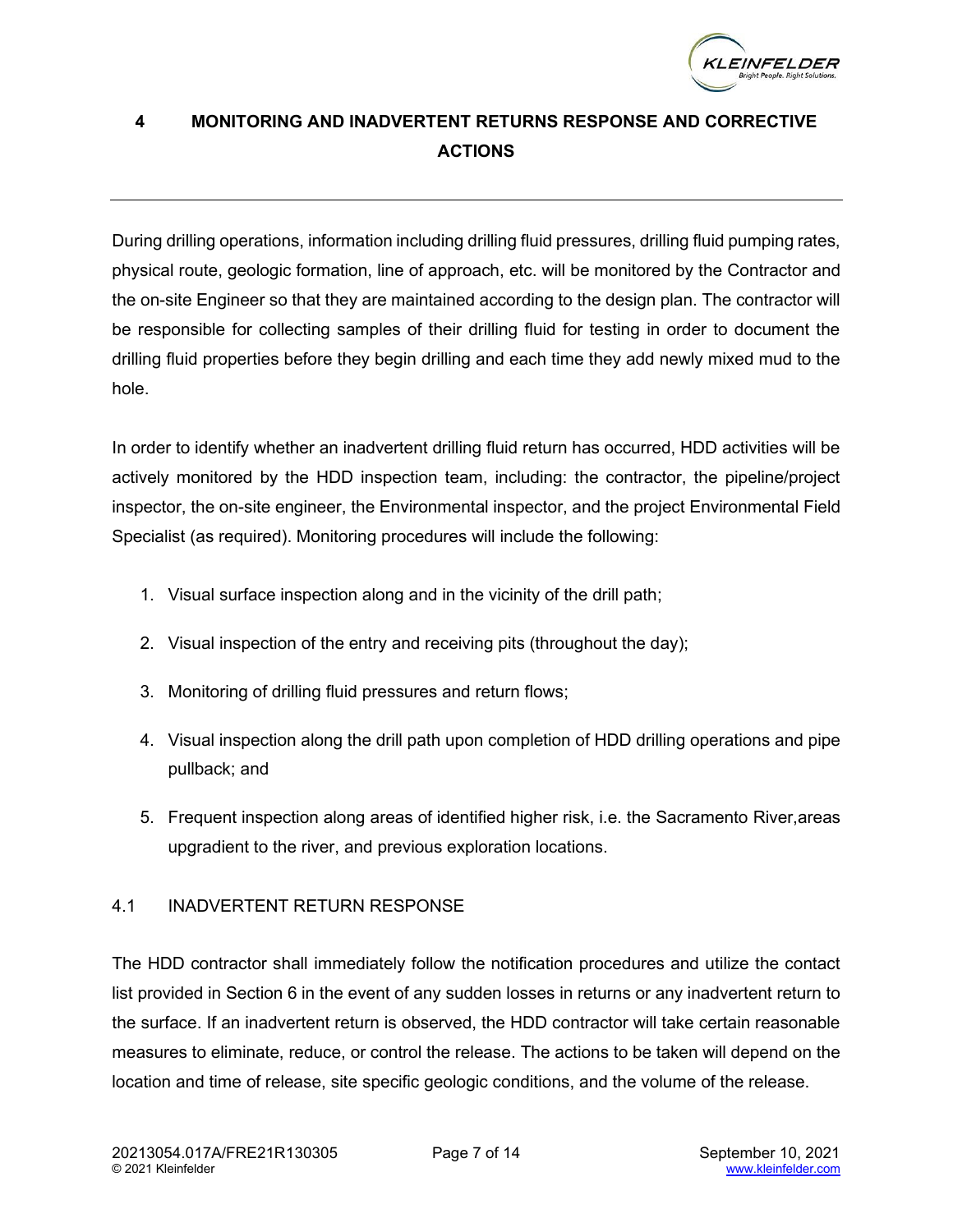

 If a release occurs in an upland area, the HDD contractor will immediately take appropriate reasonable actions to reduce, eliminate, or control the release. The action may include:

- • Constructing a small pit or sandbag coffer around the release point, installing a section of silt-fence or compost filter sock to trap as much sediment as possible, and placing a pump hose in the pit to pump the drilling fluid back to the bore site or to a tanker
- Reducing drilling fluid pressure
- Thickening drilling fluid mixture
- Adding pre-approved loss circulation materials to the fluid mixture, such as bentonite pellets or sealant, etc.
- • If IR cannot be controlled by the above, stop work and turning off the pump that is used to circulate drilling fluid in order to drop pressures and investigate the likely cause(s) of the inadvertent return

 The HDD contractor in consultation with the pipeline inspector will determine which methods are most appropriate to eliminate, reduce or control the release. Recovered drilling fluid will be recycled and reused to the extent that is practical. Waste drilling fluid will be disposed of in a permitted solid waste landfill in accordance with PG&E protocols.

 If an inadvertent return occurs into any nearby drainage or waterbodies, it will be the responsibility of the HDD contractor to contain and collect drilling fluid, and ultimately restore the disturbed area, as practical. Drilling operations will be temporarily suspended to allow contractor to set up a containment and collection system.

 If an inadvertent return occurs in close proximity to where there is imminent danger of the drilling fluid migrating into one of the waterways adjacent to the proposed crossing locations, then drilling operations will cease until HDD personnel and inspection team have had an opportunity to examine the site and evaluate the threat to the drainage or waterbody. The EFS will make all appropriate agency and owner notifications.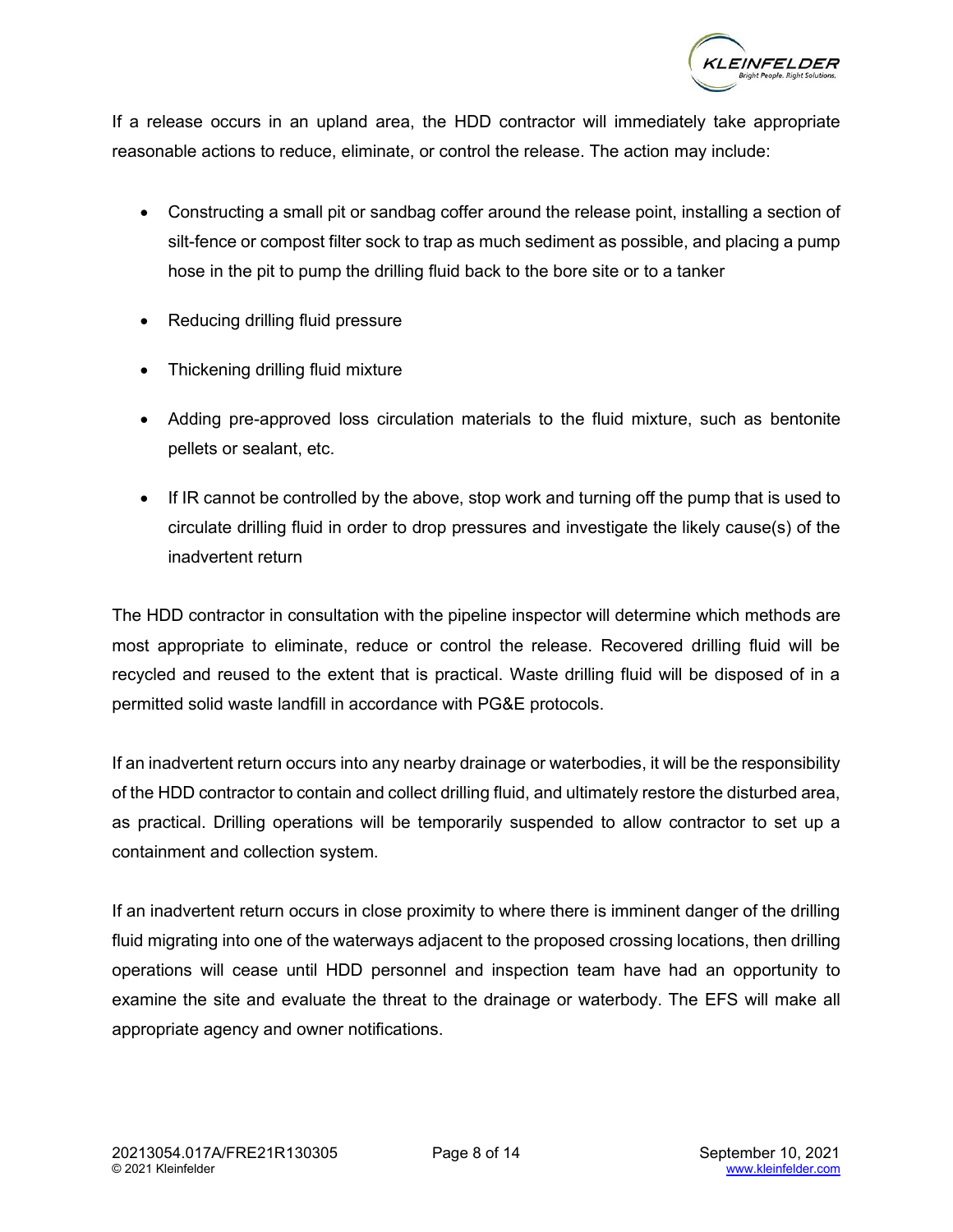

 The response action will be on a case-by-case basis. A plan for avoiding additional impacts, which may include a pump or flume bypass with secondary containment, in addition to all of the action items listed above will be implemented. The HDD activity may be resumed only after it has been determined with reasonable certainty that any additional release of drilling fluid will be minimal and can be adequately contained without posing further impacts to the drainage or waterbody. The release site should continue to be closely monitored for any additional further inadvertent return activity until the HDD work in the area is completed.

 **One exception to ceasing drilling operations until containment is developed would be a release of drilling fluids during the pipe pullback process or if ceasing operations would pose significant risk of causing the pipe to be stuck and pullback not able to resume. It should be recognized that in some instances restoration of circulation may not be practical or possible and that environmental impact will be minimized by completing construction as soon as possible.** 

 Prior to the start of the drilling process, the project team including the contractor, on-Site Engineer, PG&E Pipeline Inspector, and the Environmental Field Specialist will review this contingency plan, their roles and responsibilities, applicable operating permits, any known sensitive environmental areas, and reporting requirements.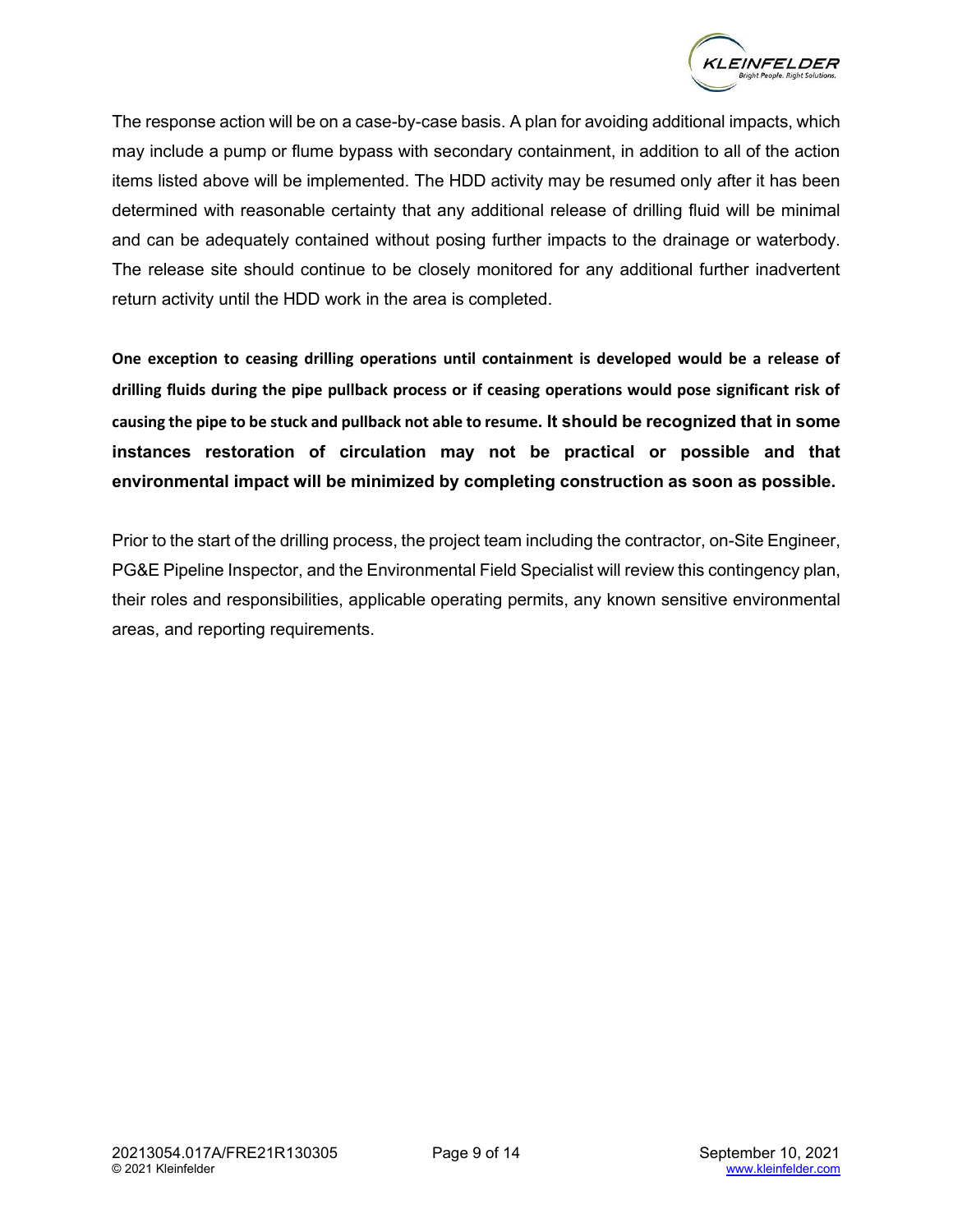

#### **5 RESPONSE SUPPLIES**

<span id="page-13-0"></span> Response supplies will be maintained on-site by the contractor and verified by the PG&E Inspector to ensure that appropriate response supplies for the site are present and serviceable. It is anticipated that these supplies may include, but are not limited to the following materials:

- Sandbags
- Filter cloth (e.g. silt fence)
- T-bar posts
- Straw wattles
- Hand tools such as brooms, rakes, shovels, etc.
- 55-Gallon Barrel
- 6-mil polyethylene or equivalent
- Trash pump w/ sufficient lengths of leak free hose and suction heads

 The contractor is responsible for having appropriate response materials on-site and ready for use in the case of an inadvertent return during HDD drilling operations. The contractor is responsible to have additional resources available for deployment to the site as necessary to address an inadvertent return such as any of the materials listed above that are not stored on site, vacuum trucks, frac tanks, etc. The Safety Data Sheets (SDS(s)) for the drilling fluids that will be used during drilling will be provided by the drilling contractor and made available on site prior to commencement of and during all drilling operations.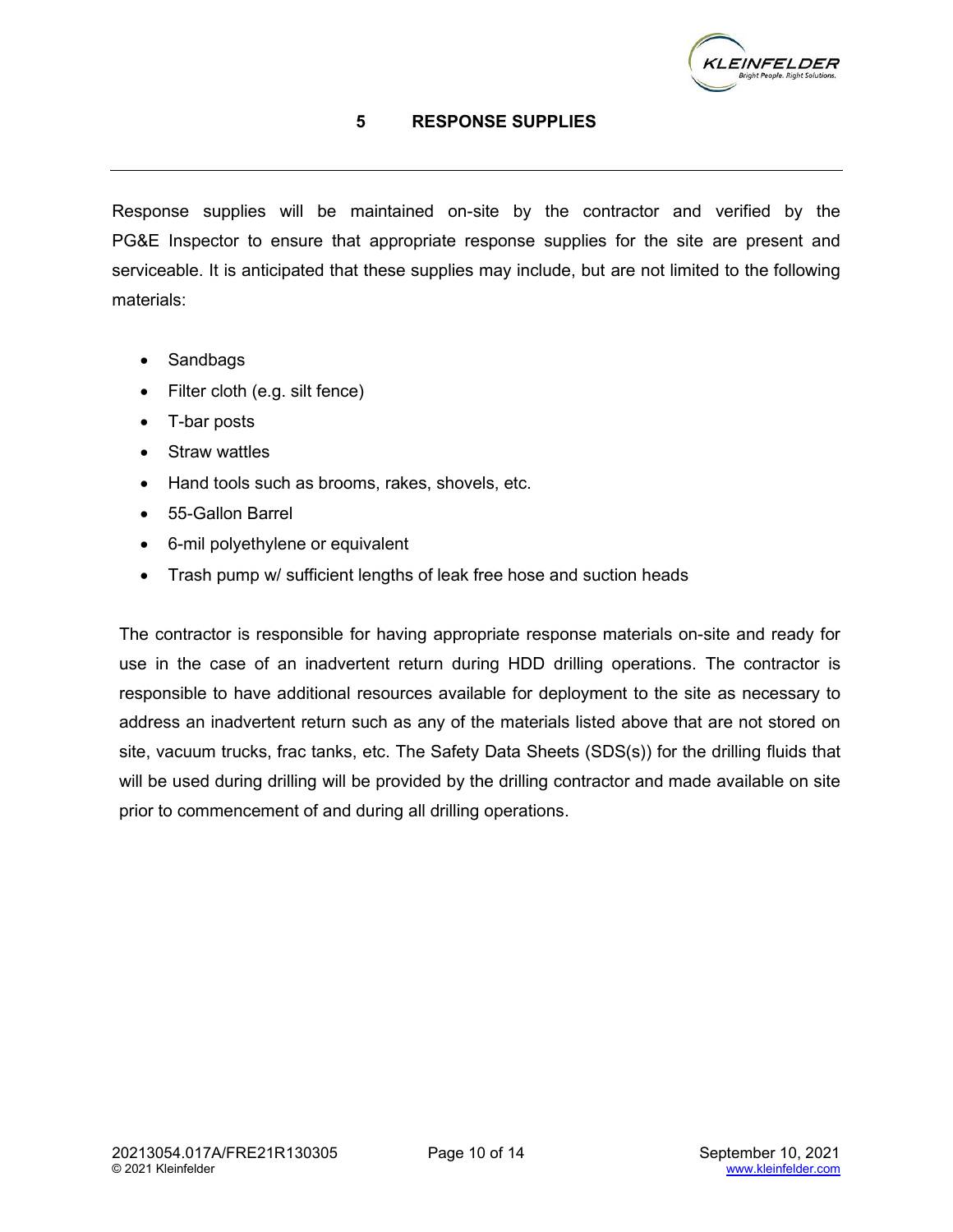

# **6 NOTIFICATION PROCEDURES**

<span id="page-14-0"></span> If an inadvertent return is discovered, action steps will be taken by the contractor to contain the inadvertent return as described above in the Response to Inadvertent Returns in Section 4. Procedures for notification to PG&E personnel and regulatory agencies are detailed in this section.

 The HDD contractor shall immediately notify a member of the project inspection team of any sudden losses in returns or any inadvertent return to the surface. If the HDD contractor is not able to immediately speak directly with the Pipeline Inspector:

- • For loss of circulation, the HDD contractor will work with the inspection team to restore circulation and notify the project manager
- For inadvertent returns the project inspection team will notify PG&E personnel.

 The HDD contractor will notify PG&E for an inadvertent return. PG&E will assess the corrective actions that are planned, and whether the return poses any threat to public health and safety. PG&E will notify any required regulatory agencies as required; however, contact information for regulatory agencies is provided in the table below**.** 

 Should an inadvertent return occur, the response and remediation efforts will be documented by the contractor, Pipeline Inspector, and the on-site engineer in the field notes. The field notes will provide details on at least the following:

- The location, date and time of return
- The date and time PG&E was notified
- Drilling conditions at the time of the return
- Personnel and response efforts
- Quantities of drilling fluids/slurry collected
- Drilling fluid/slurry disposal records.

A list of project contacts is provided in the table below.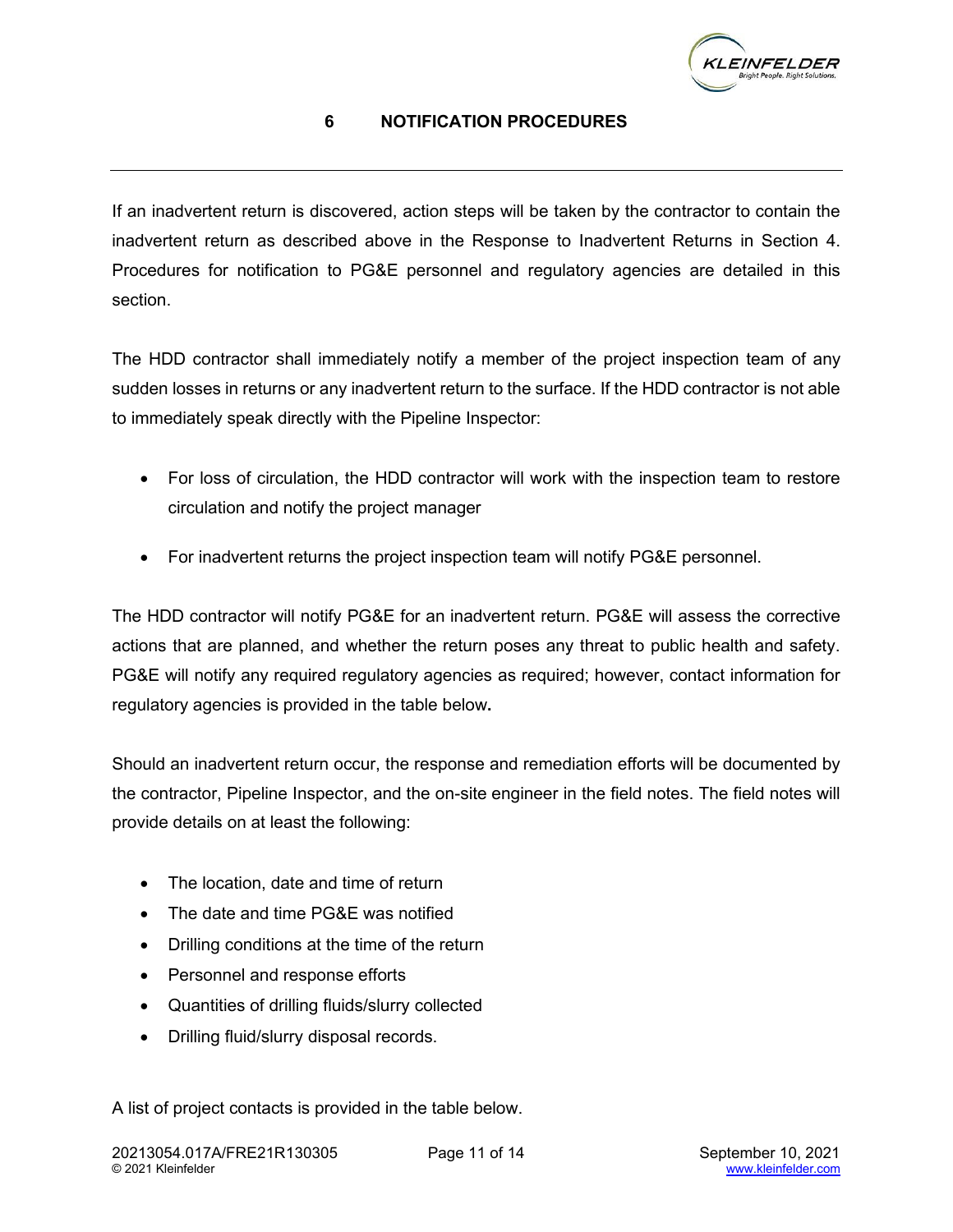

| <b>Name</b>              | <b>Project Role</b>                                                                | Company                    | <b>Contact Info</b> |
|--------------------------|------------------------------------------------------------------------------------|----------------------------|---------------------|
| Clarence Li, PE          | <b>Senior Gas</b><br>Transmission Engineer,<br><b>Strength Test</b><br>Engineering | PG&E                       | 925.967.8247        |
| Alex Rodriguez           | <b>Gas Transmission</b><br>Project Manager                                         | PG&E                       | 916.223.5419        |
| John Diamond             | Senior Project<br>Manager/ Principal<br><b>Trenchless Engineer</b>                 | Kleinfelder                | 801.949.8744        |
| Tyler S. DeSouza, PE     | Trenchless Engineer/<br>Field Inspector                                            | Kleinfelder                | 559.708.7378        |
| Jim Brotherton           | <b>President and Owner</b>                                                         | <b>Brotherton Pipeline</b> | 541.944.2450        |
| <b>Israel Brotherton</b> | Rig Manager                                                                        | <b>Brotherton Pipeline</b> | 541.944.5089        |

#### **Project Contact Information:**

#### **Regulatory Contact Information** (to be contacted by the PG&E Environmental Field

Specialist)**:** 

Г

| <b>Table 2: Agency Notification List</b>                         |                |  |  |  |
|------------------------------------------------------------------|----------------|--|--|--|
| Agency                                                           | <b>Contact</b> |  |  |  |
| US Army Corps of Engineers - Sacramento District<br>Headquarters | 916-557-5100   |  |  |  |
| California Office of Emergency Services                          | 800-852-7550   |  |  |  |
| National Response Center                                         | 800-424-8802   |  |  |  |
| <b>State Lands Commission</b>                                    | 562-590-5201   |  |  |  |
| California Department of Fish and Wildlife                       | 916-445-9338   |  |  |  |
| Regional Water Quality Control Board                             | 916-464-3291   |  |  |  |
| <b>Colusa County Environmental Health Services</b>               | 530-458-0888   |  |  |  |
| Colusa County Sheriff's Department                               | 530-458-0200   |  |  |  |
| <b>Sutter County Environmental Health Services</b>               | 530-822-7400   |  |  |  |
| Sutter County Sheriff's Department                               | 530-822-7307   |  |  |  |

 Additional emergency contact information such as fire and medical, if needed, is provided in the contractors site-specific Health and Safety Plan, which will be available on-site at all times.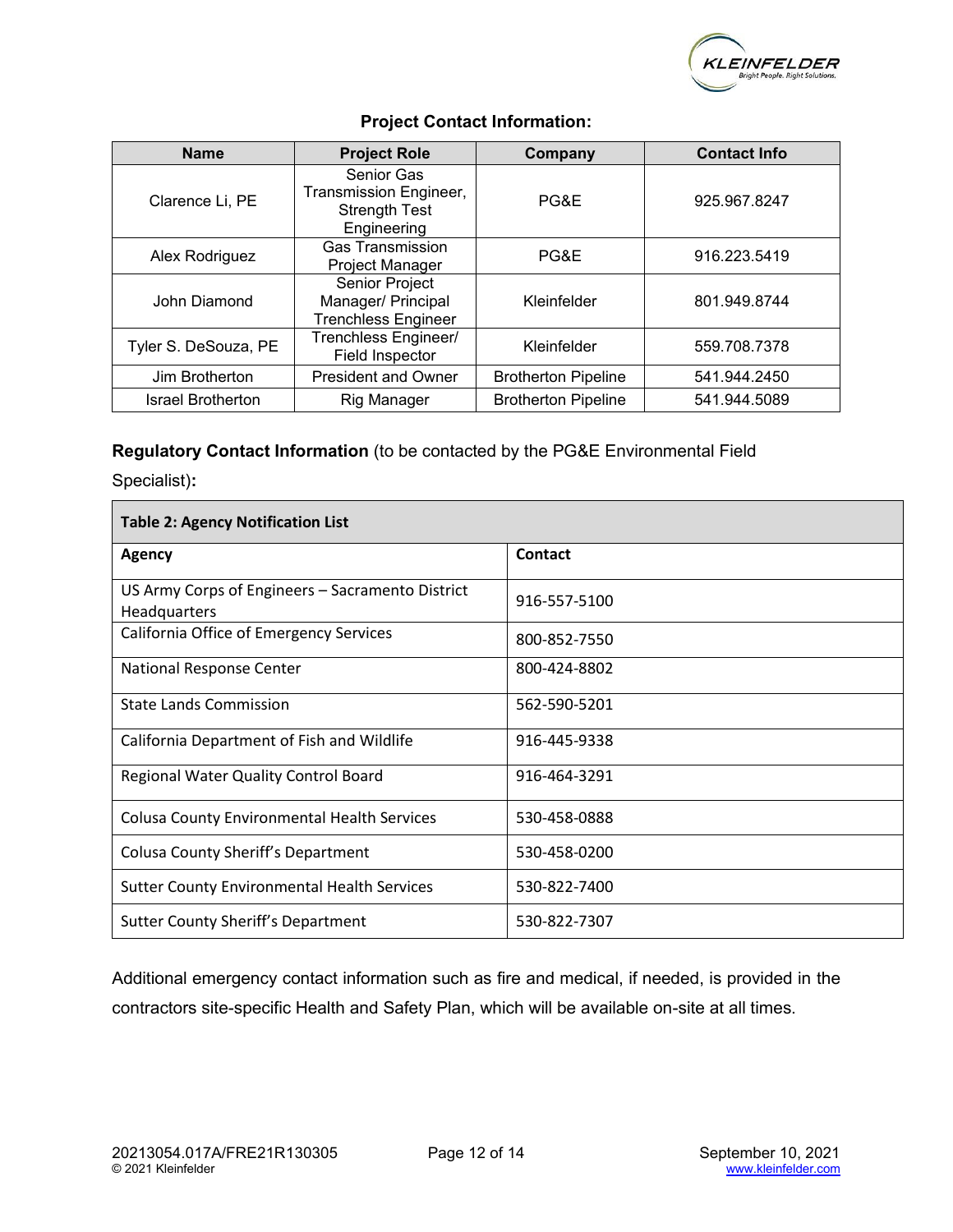

# **7 ABANDONMENT**

<span id="page-16-0"></span> In the event the HDD hole is to be abandoned, PG&E may opt to abandon the drill hole by pumping an approved downhole grout into the abandoned hole as the drill assembly is extracted.

# <span id="page-16-1"></span>7.1 ALTERNATIVE EVALUATION

 Before any determination that the drill entry or exit location should be relocated off of the existing approved workspace or the pursuit of other alternatives for completing the crossing, an attempt will be made to identify and assess the reason for the failure of the HDD and the probability of success of the alternatives. Potential changes to HDD drilling methodologies may include but are not limited to one of the following alternatives or a combination of the following alternatives:

- • Changing drill procedures (bit selection, mud viscosity/pressure/flow velocity, bit rotation/velocity, etc.)
- Changing of the drill profile (depth of hole)
- Horizontal relocation of the drill hole